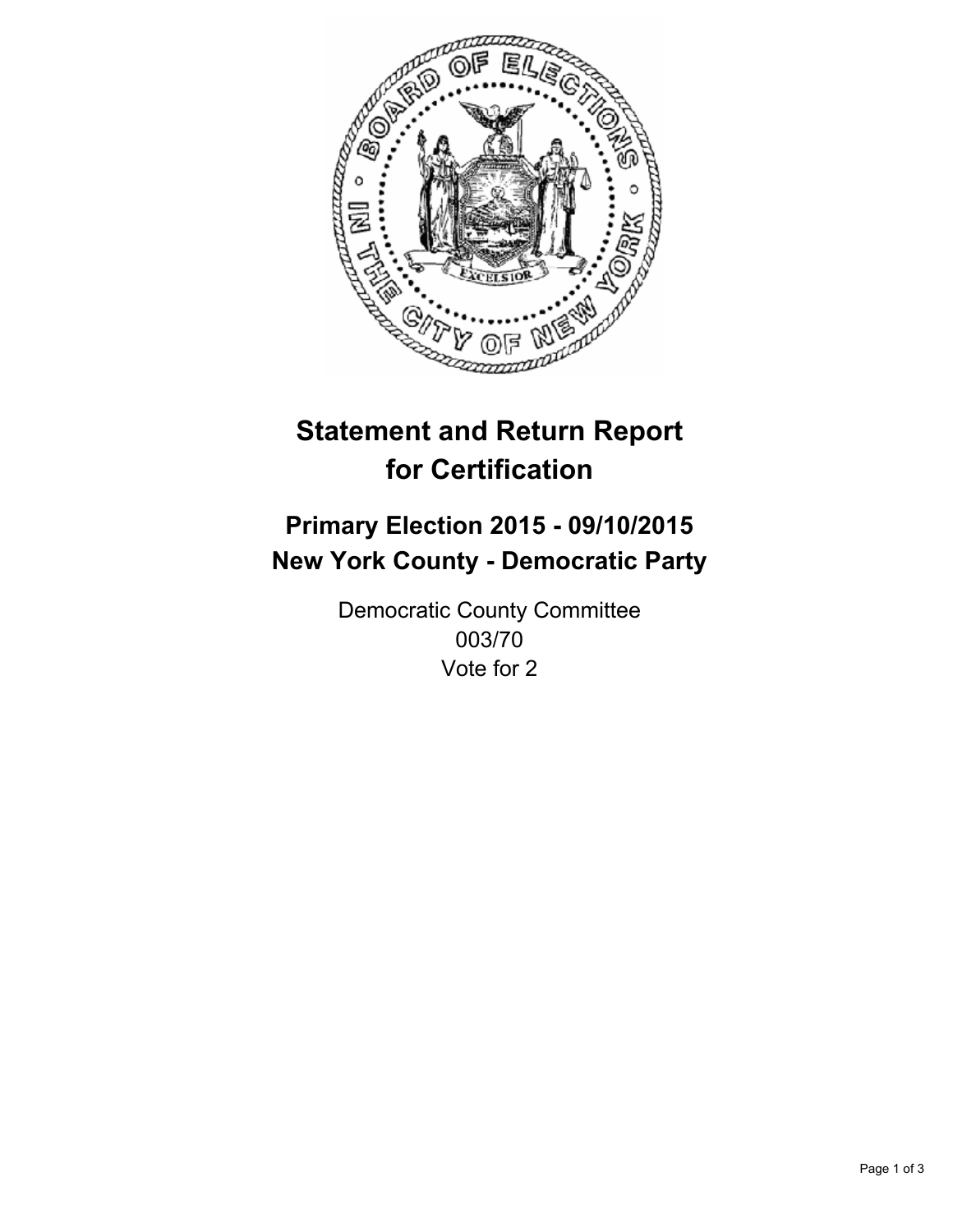

### **Assembly District 70**

| <b>PUBLIC COUNTER</b>                                    | 59 |
|----------------------------------------------------------|----|
| ABSENTEE/MILITARY                                        | 5  |
| AFFIDAVIT                                                |    |
| <b>Total Ballots</b>                                     | 65 |
| Less - Inapplicable Federal/Special Presidential Ballots | 0  |
| <b>Total Applicable Ballots</b>                          | 65 |
| <b>JENNIFER JONES</b>                                    | 26 |
| KIMBERLY WIGGINS                                         | 12 |
| <b>CHARLENE FULLER</b>                                   | 31 |
| <b>LORETTA GOMILLION</b>                                 | 9  |
| MICHAEL PENN (WRITE-IN)                                  | 1  |
| UNATTRIBUTABLE WRITE-IN (WRITE-IN)                       |    |
| <b>Total Votes</b>                                       | 80 |
| Unrecorded                                               | 50 |